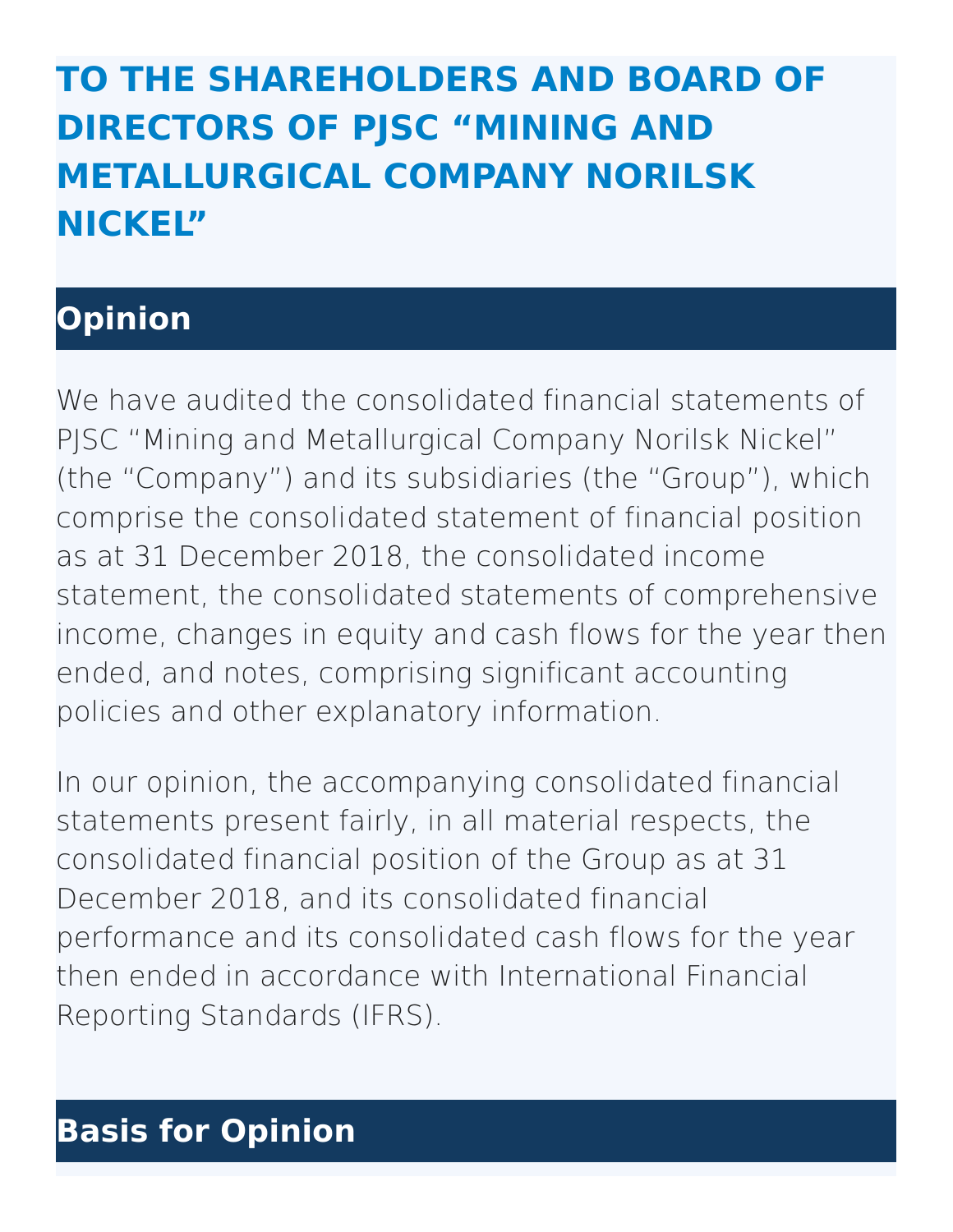We conducted our audit in accordance with International Standards on Auditing (ISAs). Our responsibilities under those standards are further described in the Auditors' Responsibilities for the Audit of the Consolidated Financial Statements section of our report. We are independent of the Group in accordance with the independence requirements that are relevant to our audit of the consolidated financial statements in the Russian Federation and with the International Ethics Standards Board for Accountants' Code of Ethics for Professional Accountants (IESBA Code), and we have fulfilled our other ethical responsibilities in accordance with the requirements in the Russian Federation and the IESBA Code. We believe that the audit evidence we have obtained is sufficient and appropriate to provide a basis for our opinion.

#### **Key Audit Matters**

Key audit matters are those matters that, in our professional judgment, were of most significance in our audit of the consolidated financial statements of the current period. These matters were addressed in the context of our audit of the consolidated financial statements as a whole, and in forming our opinion thereon, and we do not provide a separate opinion on these matters.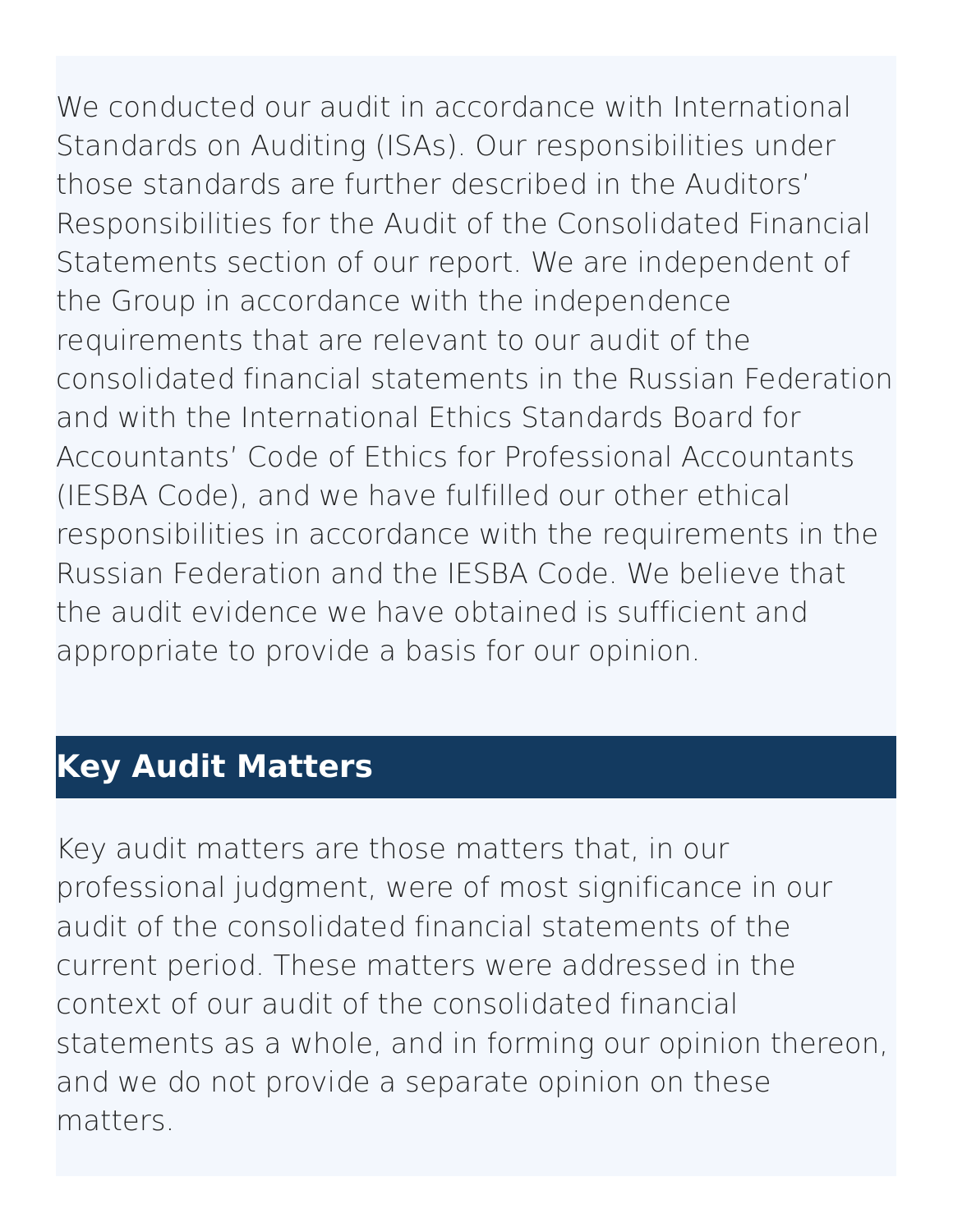### **Impairment of property, plant and equipment of Nkomati Nickel Mine**

Please refer to the Note  $14$  in the consolidated financial statements.

#### **Other Information**

Management is responsible for the other information. The other information comprises the Financial Overview (MD&A) (but does not include the consolidated financial statements and our auditors' report thereon), which we obtained prior to the date of this auditors' report, and the information included in other sections of Annual Report for 2018, which is expected to be made available to us after that date.

Our opinion on the consolidated financial statements does not cover the other information and we do not and will not express any form of assurance conclusion thereon.

In connection with our audit of the consolidated financial statements, our responsibility is to read the other information identified above and, in doing so, consider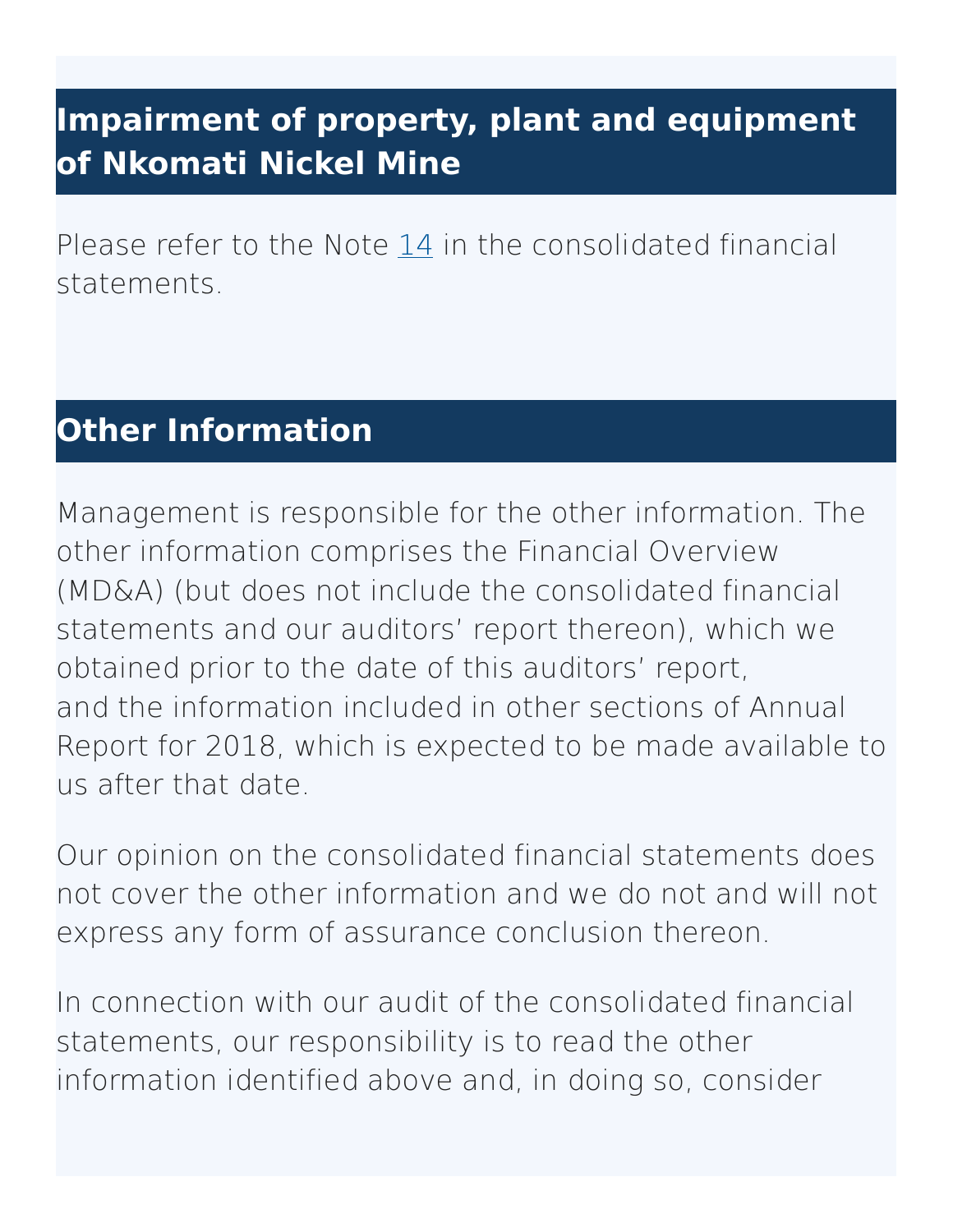whether the other information is materially inconsistent with the consolidated financial statements or our knowledge obtained in the audit, or otherwise appears to be materially misstated.

If, based on the work we have performed on the other information that we have obtained prior to the date of this auditors' report, we conclude that there is a material misstatement of this other information, we are required to report that fact. We have nothing to report in this regard.

### **Responsibilities of Management and Those Charged with Governance for the Consolidated Financial Statements**

Management is responsible for the preparation and fair presentation of the consolidated financial statements in accordance with IFRS, and for such internal control as management determines is necessary to enable the preparation of consolidated financial statements that are free from material misstatement, whether due to fraud or error.

In preparing the consolidated financial statements, management is responsible for assessing the Group's ability to continue as a going concern, disclosing, as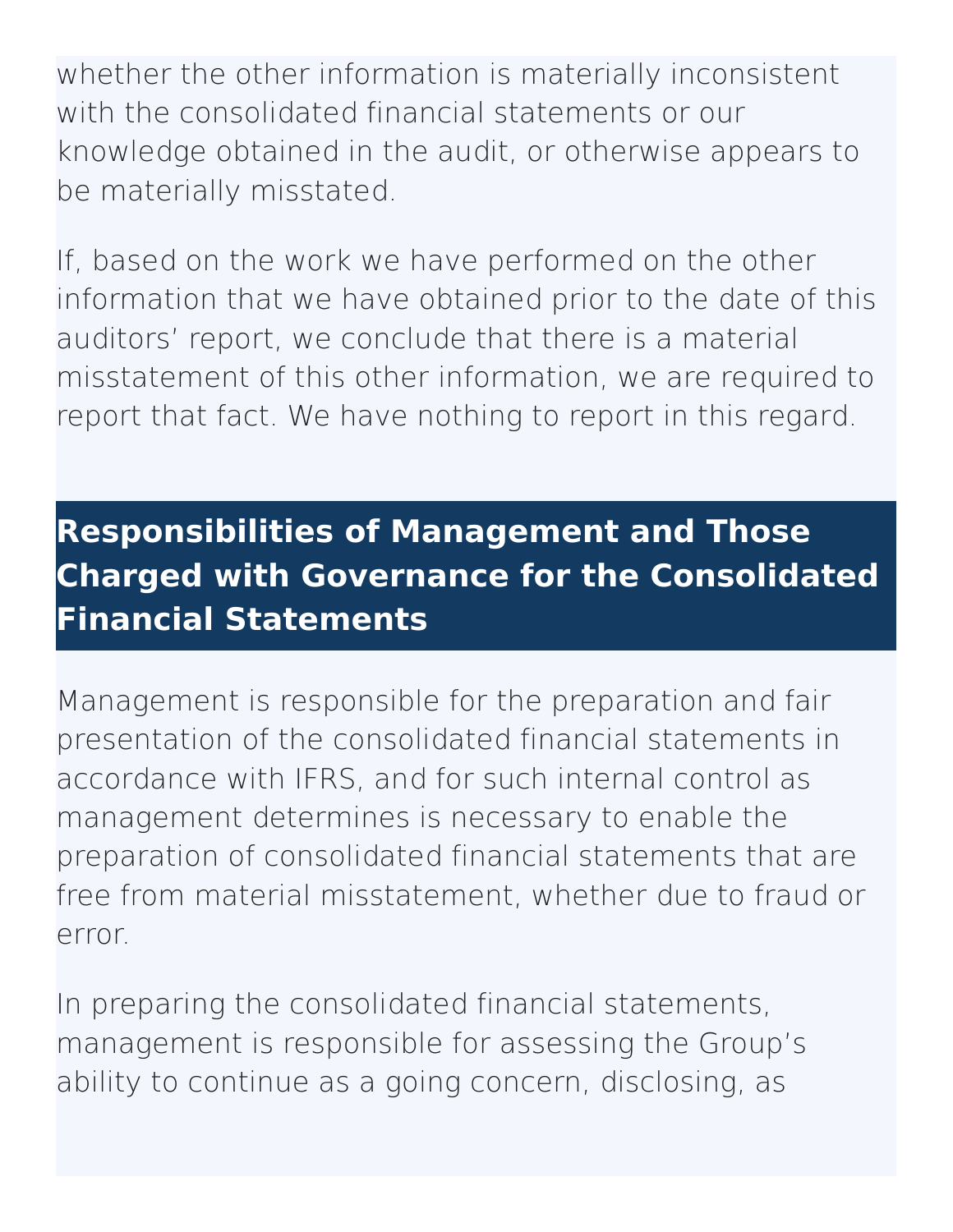applicable, matters related to going concern and using the going concern basis of accounting unless management either intends to liquidate the Group or to cease operations, or has no realistic alternative but to do so.

Those charged with governance are responsible for overseeing the Group's financial reporting process.

### **Auditors' Responsibilities for the Audit of the Consolidated Financial Statements**

Our objectives are to obtain reasonable assurance about whether the consolidated financial statements as a whole are free from material misstatement, whether due to fraud or error, and to issue an auditors' report that includes our opinion. Reasonable assurance is a high level of assurance, but is not a guarantee that an audit conducted in accordance with ISAs will always detect a material misstatement when it exists. Misstatements can arise from fraud or error and are considered material if, individually or in the aggregate, they could reasonably be expected to influence the economic decisions of users taken on the basis of these consolidated financial statements.

As part of an audit in accordance with ISAs, we exercise professional judgment and maintain professional scepticism throughout the audit. We also: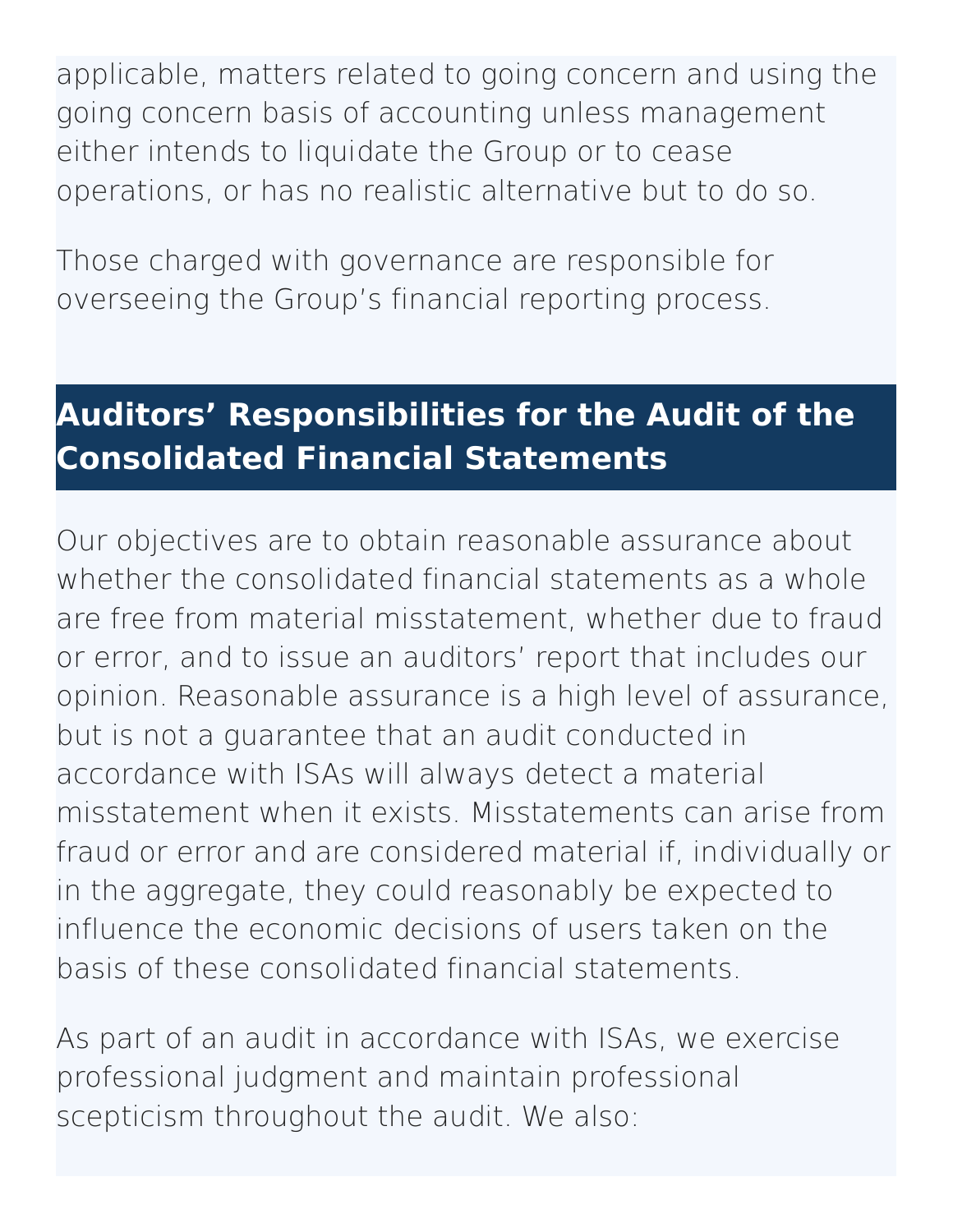Identify and assess the risks of material misstatement of the consolidated financial statements, whether due to fraud or error, design and perform audit procedures responsive to those risks, and obtain audit evidence that is sufficient and appropriate to provide a basis for our opinion. The risk of not detecting a material misstatement resulting from fraud is higher than for one resulting from error, as fraud may involve collusion, forgery, intentional omissions, misrepresentations, or the override of internal control. Obtain an understanding of internal control relevant to the audit in order to design audit procedures that are appropriate in the circumstances, but not for the purpose of expressing an opinion on the effectiveness of the Group's internal control. Evaluate the appropriateness of accounting policies used and the reasonableness of accounting estimates and related disclosures made by management.

Conclude on the appropriateness of management's use of the going concern basis of accounting and, based on the audit evidence obtained, whether a material uncertainty exists related to events or conditions that may cast significant doubt on the Group's ability to continue as a going concern. If we conclude that a material uncertainty exists, we are required to draw attention in our auditors' report to the related disclosures in the consolidated financial statements or, if such disclosures are inadequate, to modify our opinion. Our conclusions are based on the audit evidence obtained up to the date of our auditors' report. However, future events or conditions may cause the Group to cease to continue as a going concern.

Evaluate the overall presentation, structure and content of the consolidated financial statements, including the disclosures, and whether the consolidated financial statements represent the underlying transactions and events in a manner that achieves fair presentation.

Obtain sufficient appropriate audit evidence regarding the financial information of the entities or business activities within the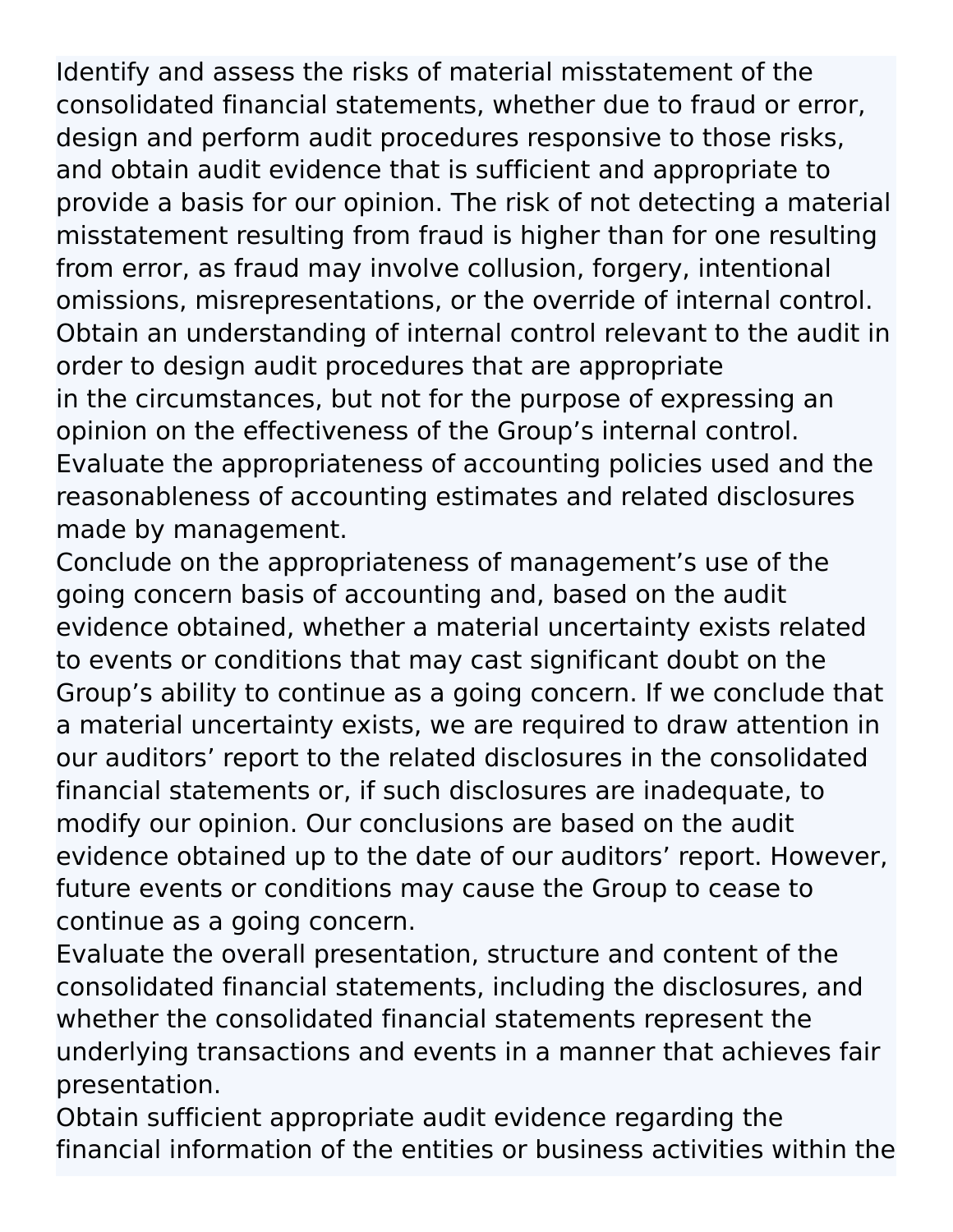Group to express an opinion on the consolidated financial statements. We are responsible for the direction, supervision and performance of the group audit. We remain solely responsible for our audit opinion.

We communicate with those charged with governance regarding, among other matters, the planned scope and timing of the audit and significant audit findings, including any significant deficiencies in internal control that we identify during our audit.

We also provide those charged with governance with a statement that we have complied with relevant ethical requirements regarding independence, and communicate with them all relationships and other matters that may reasonably be thought to bear on our independence, and where applicable, related safeguards.

From the matters communicated with those charged with governance, we determine those matters that were of most significance in the audit of the consolidated financial statements of the current period and are therefore the key audit matters. We describe these matters in our auditors' report unless law or regulation precludes public disclosure about the matter or when, in extremely rare circumstances, we determine that a matter should not be communicated in our report because the adverse consequences of doing so would reasonably be expected to outweigh the public interest benefits of such communication.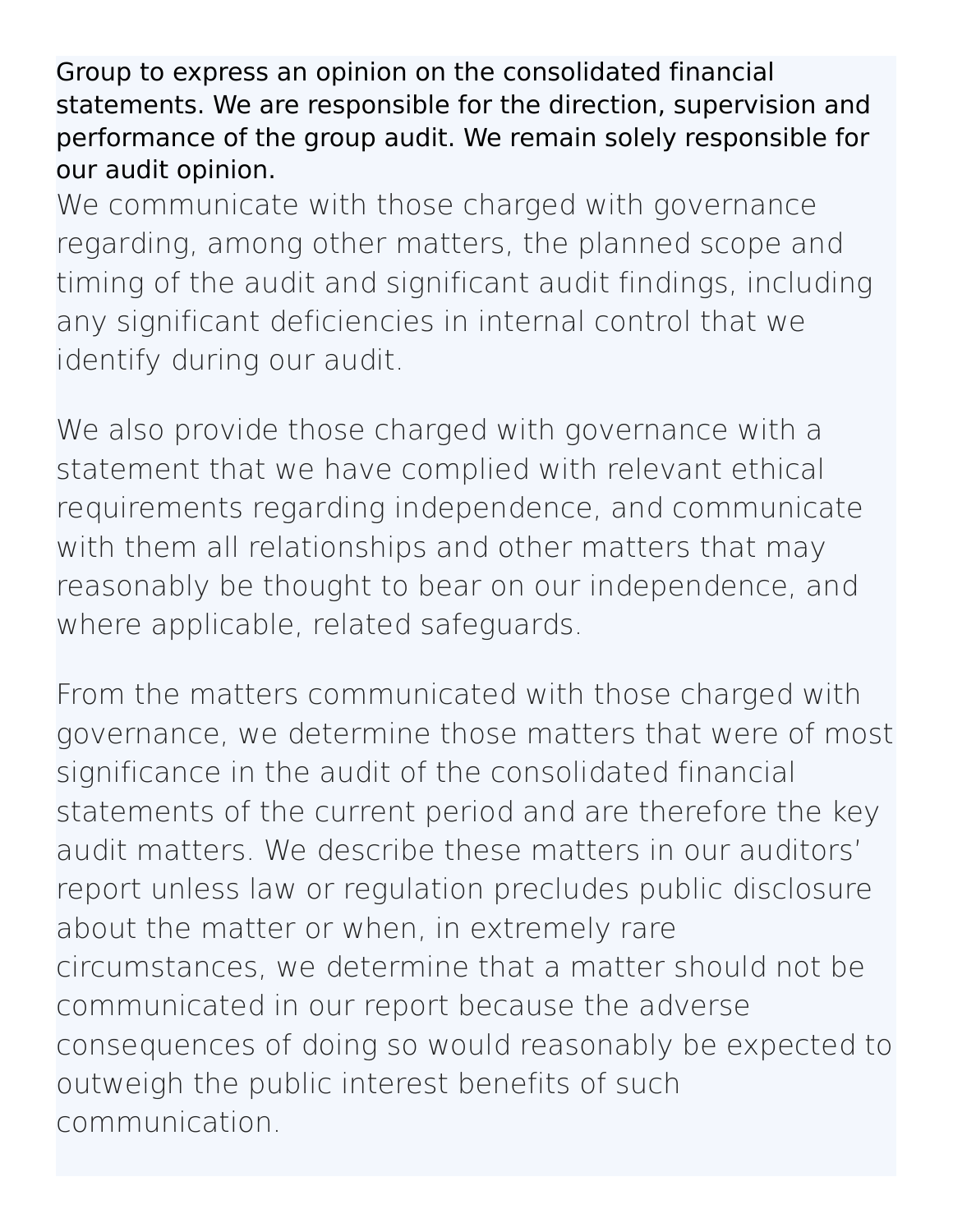The engagement partner on the audit resulting in this independent auditors' report is:

#### **Natalia Velichko** JSC "KPMG"

Moscow, Russia 26 February 2019

**Audited entity: PJSC "Mining and Metallurgical Company Norilsk Nickel"**

**Registration No. in**

**the Unified State**

**Register of Legal**

**Entities**

**1028400000298**

**Dudinka, Krasnoyarsk region, Russian Federation**